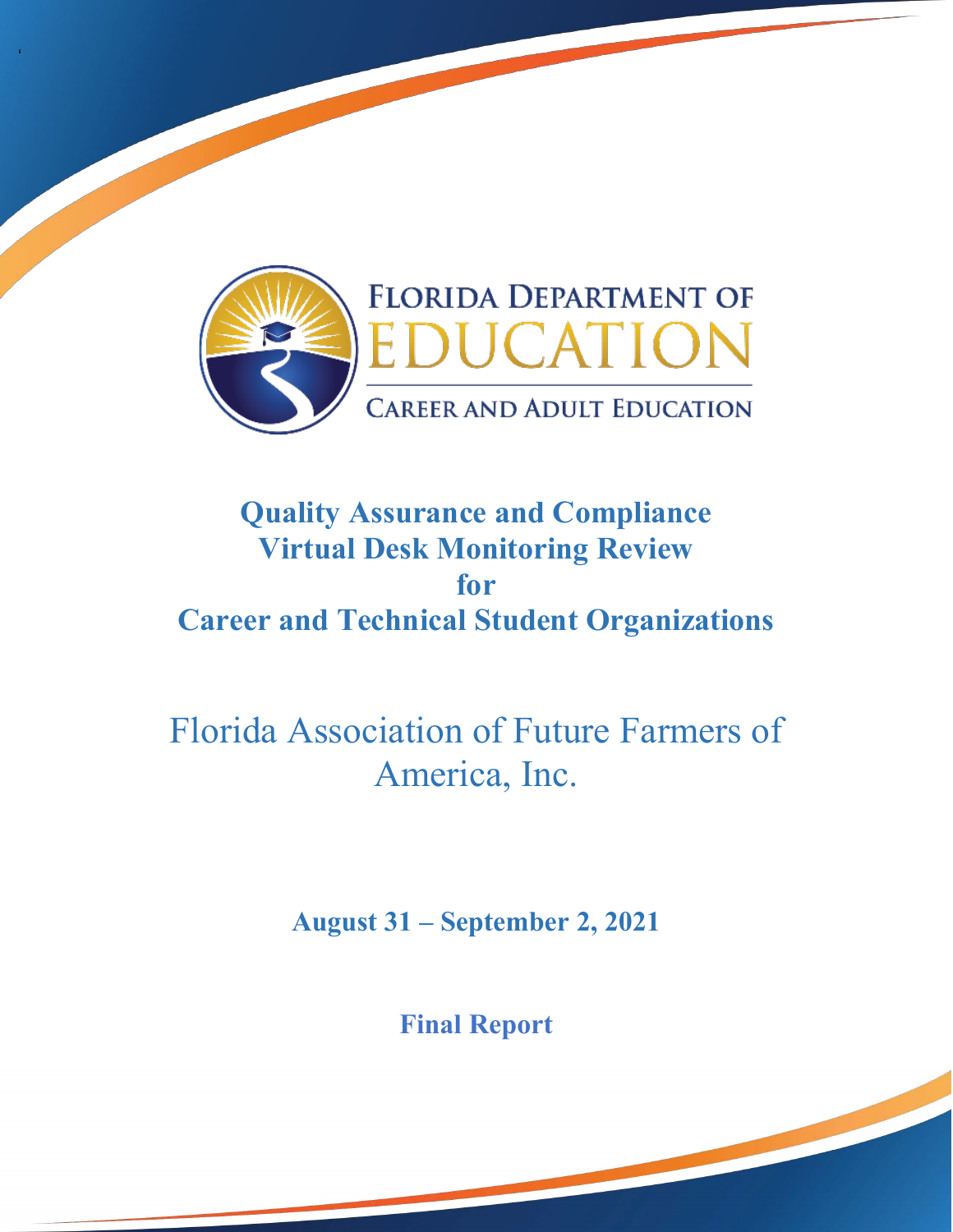#### **TABLE OF CONTENTS**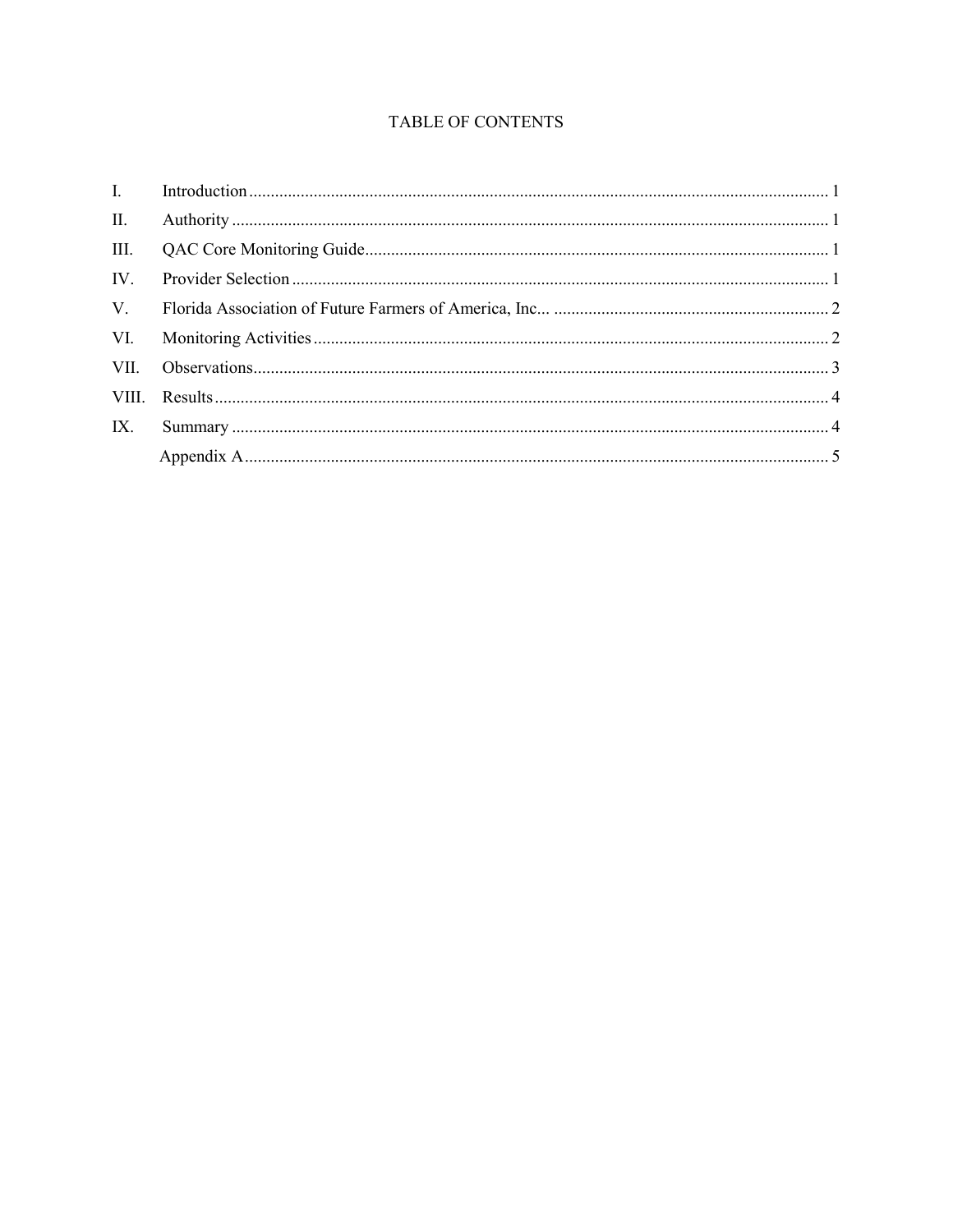Florida Department of Education Division of Career and Adult Education

#### **Career and Technical Student Organization Florida Association of Future Farmers of America, Inc. Quality Assurance and Compliance Monitoring Report**

#### **I. INTRODUCTION**

 carrying out its roles of leadership, resource allocation, technical assistance, monitoring and evaluation, is compliance. As stewards of federal and state funds, it is incumbent upon the division to monitor the use The Florida Department of Education (FDOE), Division of Career and Adult Education (division), in required to oversee the performance and regulatory compliance of recipients of federal and state funding. The Quality Assurance and Compliance (QAC) section is responsible for designing, developing, implementing, and evaluating a comprehensive quality assurance system, including monitoring. The role of the quality assurance system is to assure financial accountability, program quality and regulatory of workforce education funds and regulatory compliance of providers on a regular basis.

#### **II. AUTHORITY**

Education for the 21<sup>st</sup> Century Act, and for Adult Education (AE) under the Workforce Innovation and procedures for reviewing and approving applications for sub-grants and amendments to those applicable statutes and regulations pursuant to 34 CFR 76.770, Education Department General Administrative Regulations (EDGAR) and the Uniform Grant Guidance (UGG) for grant awards issued The FDOE receives federal funding from the U.S. Department of Education (USDOE) for Career and Technical Education (CTE) under the Carl D. Perkins (Perkins) Strengthening Career and Technical Opportunity Act (WIOA) of 2014. FDOE awards sub-grants to eligible providers to administer local programs. FDOE must monitor providers to ensure compliance with federal requirements, including Florida's approved state plans for CTE and Adult Education/Family Literacy. Each state shall have applications, for providing technical assistance, for evaluating projects and for performing other administrative responsibilities the state has determined are necessary to ensure compliance with on or after December 26, 2014. The Florida Department of Education, Division of Career and Adult Education, is required to oversee the performance of sub-grantees in the enforcement of all laws and rules (Sections 1001.03(8) and 1008.32, Florida Statutes).

#### **III. QAC CORE MONITORING GUIDE**

 The CMG is intended to be used broadly by any reviewer conducting an onsite or desk monitoring of any program currently administered by the division. The guide provides a summary of each facet of the monitoring design and the process. It also contains objectives that may be used as agencies are monitored or reviewed. It is located on the division's website at [http://fldoe.org/academics/career-adult](http://fldoe.org/academics/career-adult-edu/compliance)[edu/compliance.](http://fldoe.org/academics/career-adult-edu/compliance)

#### **IV. PROVIDER SELECTION**

 Various sources of data are used throughout the implementation of the quality assurance system. The monitoring component of the system is risk-based. Risk assessment is a process used to evaluate variables associated with the grants and assign a rating for the level of risk to the department and the division. A risk matrix identifying certain operational risk factors is completed for each provider. The risk matrix for consideration of available resources are used to determine one or more appropriate monitoring each program monitored is located in Appendix A. The results of the risk assessment process and strategy(ies) to be implemented.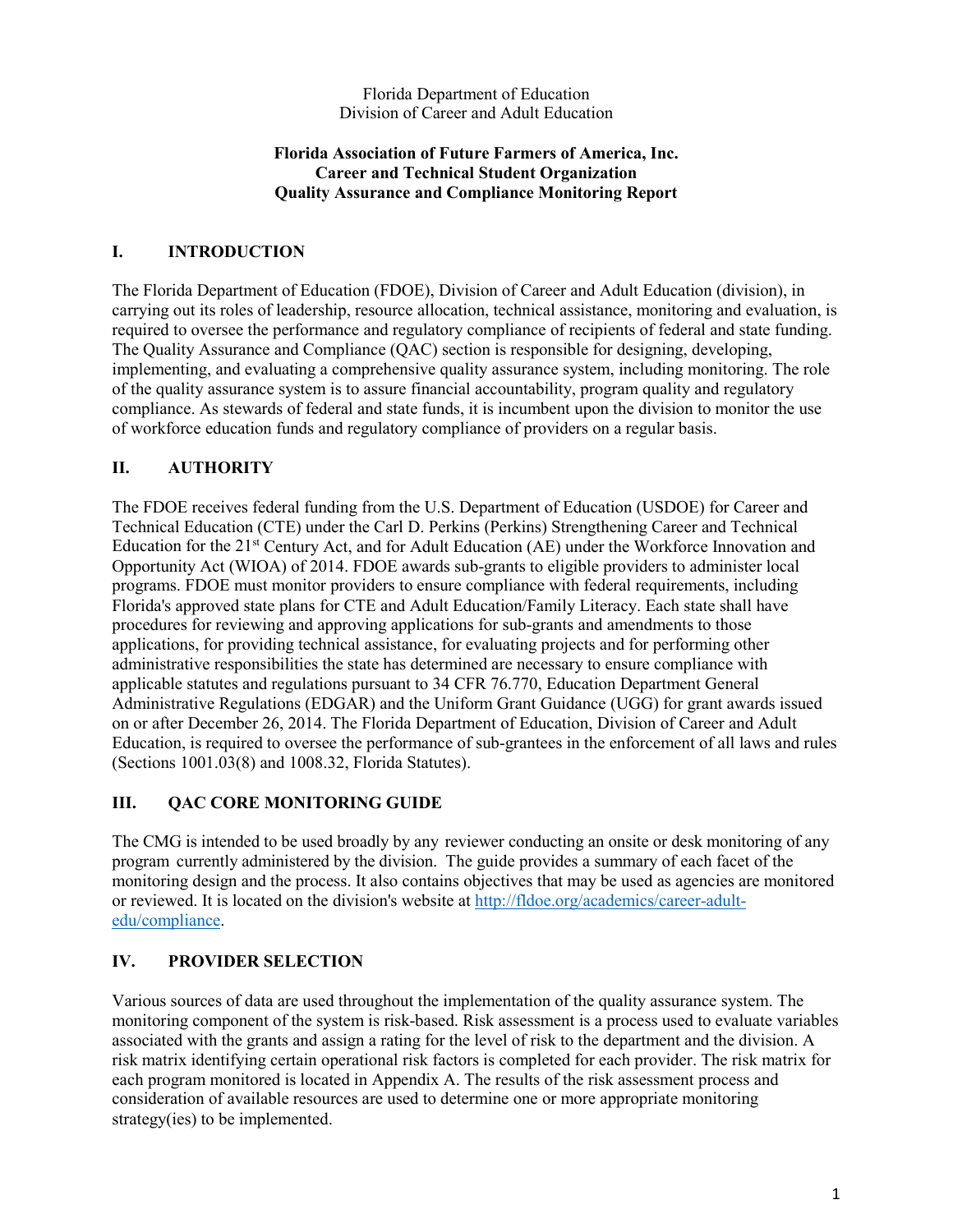The QAC section may apply any specific monitoring strategy to any federal or state-funded provider at any time. There may be circumstances that may warrant onsite monitoring, desk monitoring review or other strategies regardless of a provider's risk matrix score.

The monitoring strategy for Florida Association of Future Farmers of America, Inc. (Florida FFA Association) was determined to be a virtual desk monitoring review (VDMR). Notification was sent to Ronnie Simmons, executive director, Florida FFA Association on July 14, 2021. Mr. Simmons also served as the designated contact for the VDMR.

The division's representative conducting the VDMR was program specialist Mr. Chuck Davis of the Quality Assurance and Compliance section.

#### **V. Florida FFA Association**

The provider was awarded the following grants for FY's 2018-19, 2019-20 and 2020-21.

| <b>Finance</b><br>FY 2018-19<br>Grants<br>Perkins CTSO | <b>Grant Number</b><br>193-1629B-9PL01 | Grant Amount<br>52,772.00<br>\$        | Unexpended<br>\$<br>$0.00^{\circ}$ |
|--------------------------------------------------------|----------------------------------------|----------------------------------------|------------------------------------|
| FY 2019-20<br>Grants<br>Perkins CTSO                   | <b>Grant Number</b><br>193-1620B-0PL01 | Grant Amount<br>\$<br>56,173.00        | Unexpended<br>\$<br>0.00           |
| $FY 2020-21*$<br>Grants<br>Perkins CTSO                | <b>Grant Number</b><br>193-1621B-1PL01 | <b>Grant Amount</b><br>\$<br>56,483.00 | Unexpended<br>\$<br>N/A            |

\*Final expenditure reports not yet available

 Additional information about the provider may be found at the following web address: <https://flaffa.org/>

#### **VI. MONITORING ACTIVITIES**

 records review and interviews with administrators, if necessary. The monitoring activities included pre and post-visit planning, an entrance and exit telephone conference,

#### Onsite Visits

No onsite visits were made during the VDMR process.

#### Entrance and Exit Telephone Conferences

An introductory telephone meeting with Mr. Simmons took place on August 31, 2021. An exit telephone meeting took place on September 2, 2021 to inform him of the final standing of the monitoring review.

#### Interviews

The Florida FFA Association, Executive Director (Ronnie Simmons) was available via teleconference for interviews.

#### Records Review

 Due to the unique nature of the Florida FFA Association grants, only "CTE Core Activity 1 - Objective 1.e - Career and Technical Student Organizations" and their submitted deliverables/supporting documentation were reviewed as a part of the VDMR.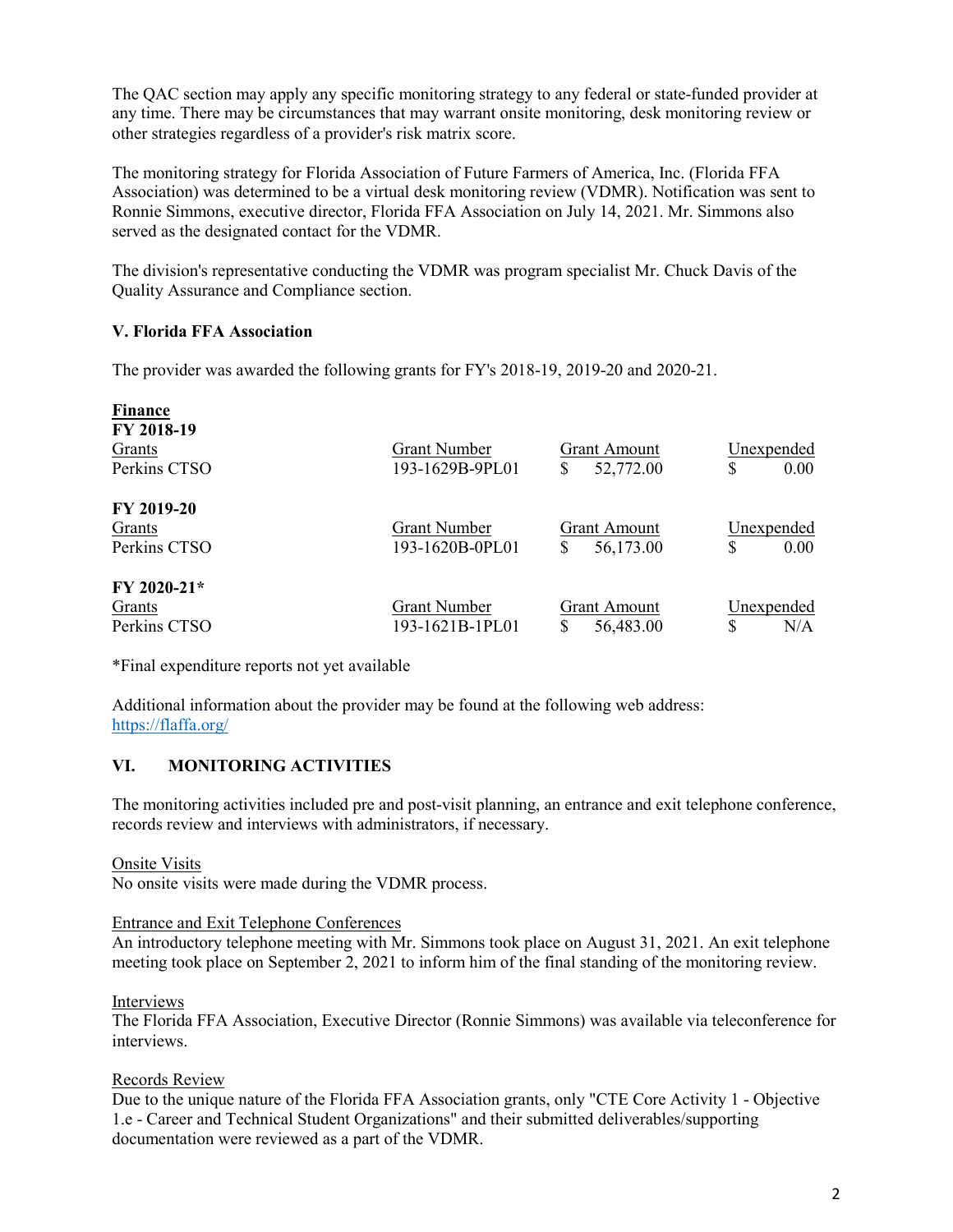#### **VII. OBSERVATIONS**

- A. **ADMINISTRATION** refers to the management and supervision of programs, the structure of programs and services, grant oversight and other administrative areas.
	- Mr. Simmons is also the direct contact between Florida FFA Association and the FDOE • The Florida FFA Association CTE grant is managed by Ronnie Simmons, executive director. project manager assigned to their federal grants.
	- grant(s) are achieved in a timely and efficient manner. • The Executive Director works alongside the Board of Directors to ensure all aspects of their
	- The role of the Executive Director includes, but is not limited to:
		- o Working with the Board of Directors
		- o Plan, coordinate and conduct leadership training for chapter advisors and officers
		- o Supervise state-wide membership and enrollment o Coordinate state conferences and workshops.
		- Coordinate state conferences and workshops.
		- o Timely and accurate submission of grant deliverables to FDOE
		- o Maintain accurate financial records and accounts
- **B. CURRICULUM AND INSTRUCTION** refers to those elements that contribute to student learning and skill acquisition.
	- Florida FFA Association offers advanced training for students and chapter advisors that focuses on professionalism, communication and leadership skills.
	- Leadership conferences and regional training institutes provide chapter officers with the opportunity to gain invaluable communication and teamwork skills that will be utilized while leading their local chapters.
	- district, state, and national events (competitive and non-competitive). • Florida FFA Association provides students from across the state the opportunity to attend
- **C. RECORDS REVIEW** refers to reviewing the records and documents that evidence compliance with federal and state rules and regulations. In addition, a sampling of financial and programmatic records is reviewed.
	- • Florida FFA Association's quarterly deliverables for the years 2018-19 to 2020-21 were examined as part of their monitoring review. The following items comprised the deliverables submitted to the FDOE grant manager:
		- o Financial and bank statements
		- State conference records
		- o Board of Director meeting minutes, agendas, etc.
		- o Annual operating budgets
		- o Leadership training records
		- o Travel records
		- State officer election records
		- o Community and stakeholder outreach
		- o Membership applications and materials
		- o Correspondence between Florida FFA Association and state-wide stakeholders
		- o State-wide training materials
	- Florida FFA Association's internal controls and procedures
	- Financial policies and procedures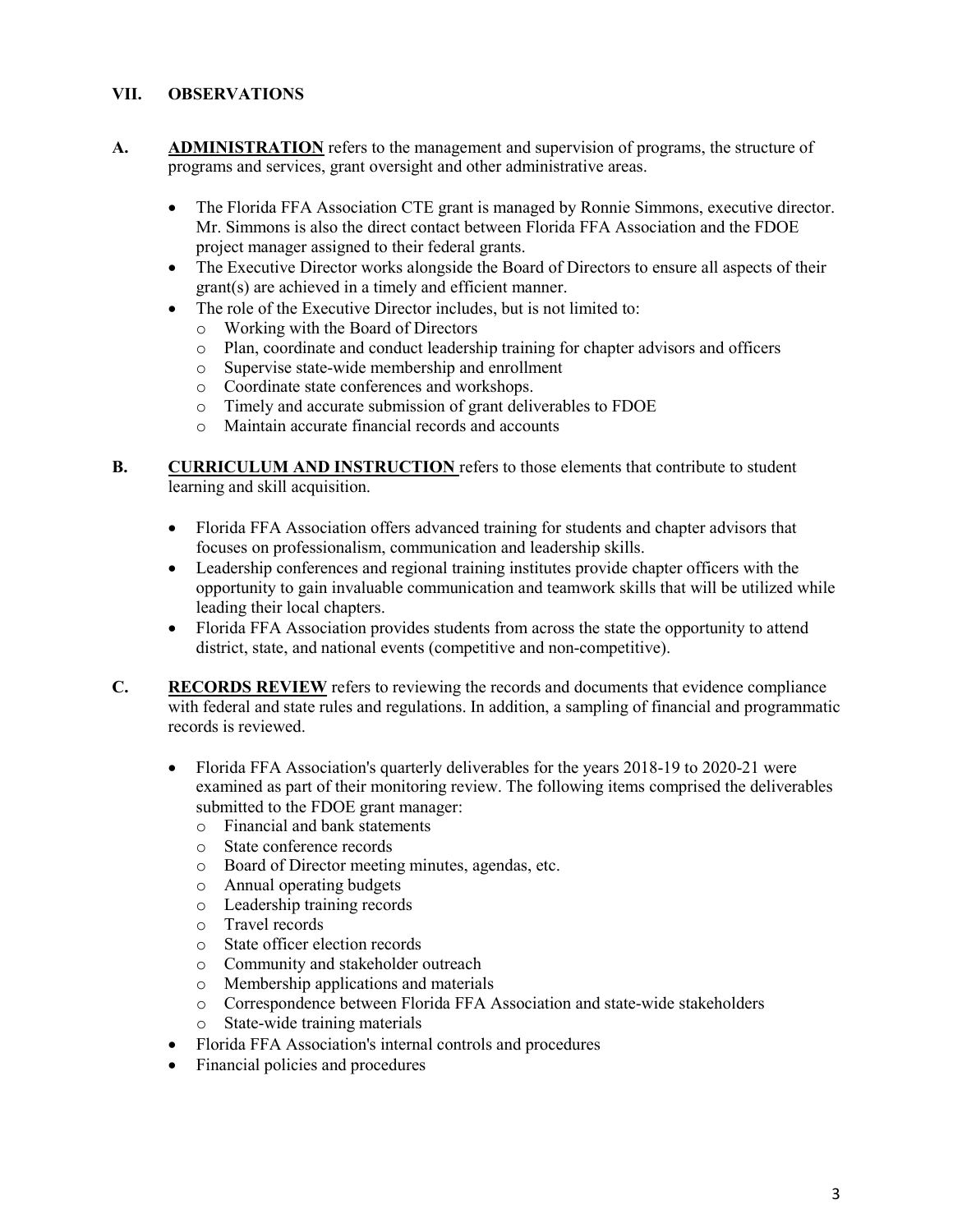- **D.** FINANCIAL refers to aspects of the federal fiscal requirements that providers must meet when expending federal funds, including financial management, procurement, inventory management and allowable costs.
	- QuickBooks<sup>®</sup> is used as the accounting and financial management system for Florida FFA Association.
	- Florida FFA Association contracts a certified public accountant (CPA) and bookkeeper to ensure all records are maintained appropriately within QuickBooks®.
	- Florida FFA Association has policies and procedures in place for accounting practices, budgeting and the reporting of financial data. Procedures for contractual agreements, procurement and travel were also provided as part of the VDMR.
	- • Contracted vendors or services are thoroughly vetted prior to entering into any agreement with Florida FFA Association. Once a contract agreement is in place, a scope of work is agreed upon and the contractor is paid based off the completion of the approved tasks.
	- Florida FFA Association enters into contractual agreements with numerous vendors including hotels and event venues. Appropriate documentation was included in their quarterly deliverables submitted to their FDOE program manager.
	- The entirety of the CTSO Perkins grant goes towards the salary of the executive director. Expenditures used to execute Florida FFA Association's grant deliverables come from outside sources.
	- • Florida FFA Association submitted their quarterly deliverables in a timely manner to FDOE, and were paid appropriately for the level of work represented in the records and documentation.
		- o No deliverables were rejected or paid at a lesser rate than what was authorized in their grants.
- **E. COLLABORATION** refers to the collaborative agreements, partnerships or memoranda of understanding (MOU) that are in place to benefit an agency's programs and students.
	- the state of Florida with the Florida FFA Foundation. These partnerships help to support the • Florida FFA Association has a MOU with Florida Farm Bureau and a partnerships throughout operations of the organization.

#### **VIII. RESULTS**

The Florida FFA Association was not found to be out of compliance. Documentation was up to date and deliverables were submitted within a reasonable timeframe to the FDOE.

### **IX. SUMMARY**

 preliminary report is forwarded to the provider for review. Comments are accepted and will be considered forwarded to the agency head with a copy sent to the provider designated contact person. The final report Once the VDMR is completed, including receipt of additional requested information when applicable, a at the discretion of the FDOE monitoring team lead. Once the final report is approved, it will be will be posted on the department's website at the following address: [http://fldoe.org/academics/career](http://fldoe.org/academics/career-adult-edu/compliance)[adult-edu/compliance.](http://fldoe.org/academics/career-adult-edu/compliance)

Finally, the division issues a closure letter to the agency head and designated contact person. This letter indicates that all outstanding resolution items have been completed, when applicable, and that no further action is required. This letter will officially end your monitoring process.

 FFA Association virtual desk monitoring review. Special thanks is offered to Ronnie Simmons for his participation and leadership during this process. On behalf of the department, the monitoring team extends its appreciation to all participants in the Florida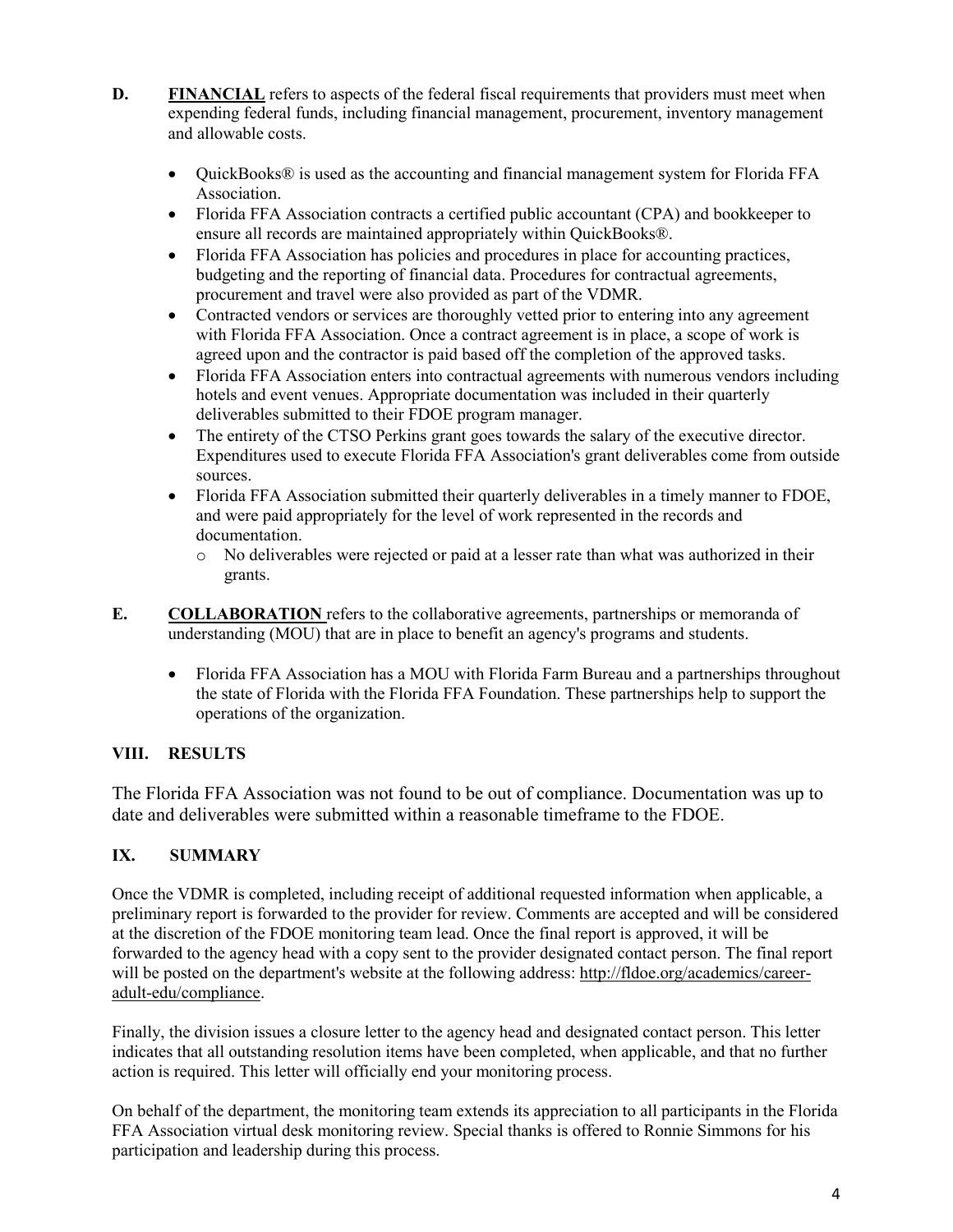#### **APPENDIX A**

Florida Association of Future Farmers of America, Inc. Career and Technical Student Organization Risk Matrix

## **Risk Scores Matrix for a Non-College or Non-School District Receiving Career and Technical Education (CTE) Carl D. Perkins Grants**

 Program type: **CTE**  Monitoring Year: **2021-2022**  Agency Name: **Florida Association of Future Farmers of America, Inc.** 

| Metric                                                             | <b>Scaling</b>        | Point<br>Value          | <b>Points</b><br><b>Assigned</b> | Weight    | <b>Total Metric</b><br><b>Points</b> |  |
|--------------------------------------------------------------------|-----------------------|-------------------------|----------------------------------|-----------|--------------------------------------|--|
|                                                                    | 7 or More Years       | 7                       | $\mathbf{3}$                     | X 10      |                                      |  |
| <b>Number of Years Since Last</b>                                  | $5 - 6$               | 5                       |                                  |           | 30                                   |  |
| <b>Monitored</b>                                                   | $3 - 4$               | 3                       |                                  |           |                                      |  |
|                                                                    | $0 - 2$               |                         |                                  |           |                                      |  |
|                                                                    | <b>Upper Quartile</b> | 7                       | 7                                | X8        |                                      |  |
| <b>Total Budget for all Perkins</b>                                | <b>Upper Middle</b>   | 5                       |                                  |           | 56                                   |  |
| <b>Grants Combined</b>                                             | Lower Middle          | $\overline{\mathbf{3}}$ |                                  |           |                                      |  |
|                                                                    | Lower Quartile        | 1                       |                                  |           |                                      |  |
|                                                                    | 4 or More             | 7                       |                                  | X8        |                                      |  |
|                                                                    | 3                     | 5                       |                                  |           | 8                                    |  |
| <b>Number of Perkins Grants</b>                                    | $\overline{2}$        | 3                       |                                  |           |                                      |  |
|                                                                    |                       |                         |                                  |           |                                      |  |
| <b>Agency CTE Program Director</b>                                 | Yes                   | 7                       | $\theta$                         | <u>X6</u> | $\bf{0}$                             |  |
| <b>Change from Previous Fiscal Year</b>                            | N <sub>0</sub>        | $\mathbf{0}$            |                                  |           |                                      |  |
|                                                                    | <b>Upper Quartile</b> | 7                       | $\theta$                         | $X_4$     |                                      |  |
|                                                                    | Upper Middle          | 5                       |                                  |           | $\bf{0}$                             |  |
| <b>Unexpended Funds from all</b><br><b>Perkins Grants Combined</b> | Lower Middle          | 3                       |                                  |           |                                      |  |
|                                                                    | Lower Quartile        | $\mathbf{1}$            |                                  |           |                                      |  |
|                                                                    | $\theta$              | $\boldsymbol{0}$        |                                  |           |                                      |  |
| <b>AGENCY RISK SCORE:</b>                                          |                       |                         |                                  |           |                                      |  |

Data sources used for calculations: Prior to July 1, 2020